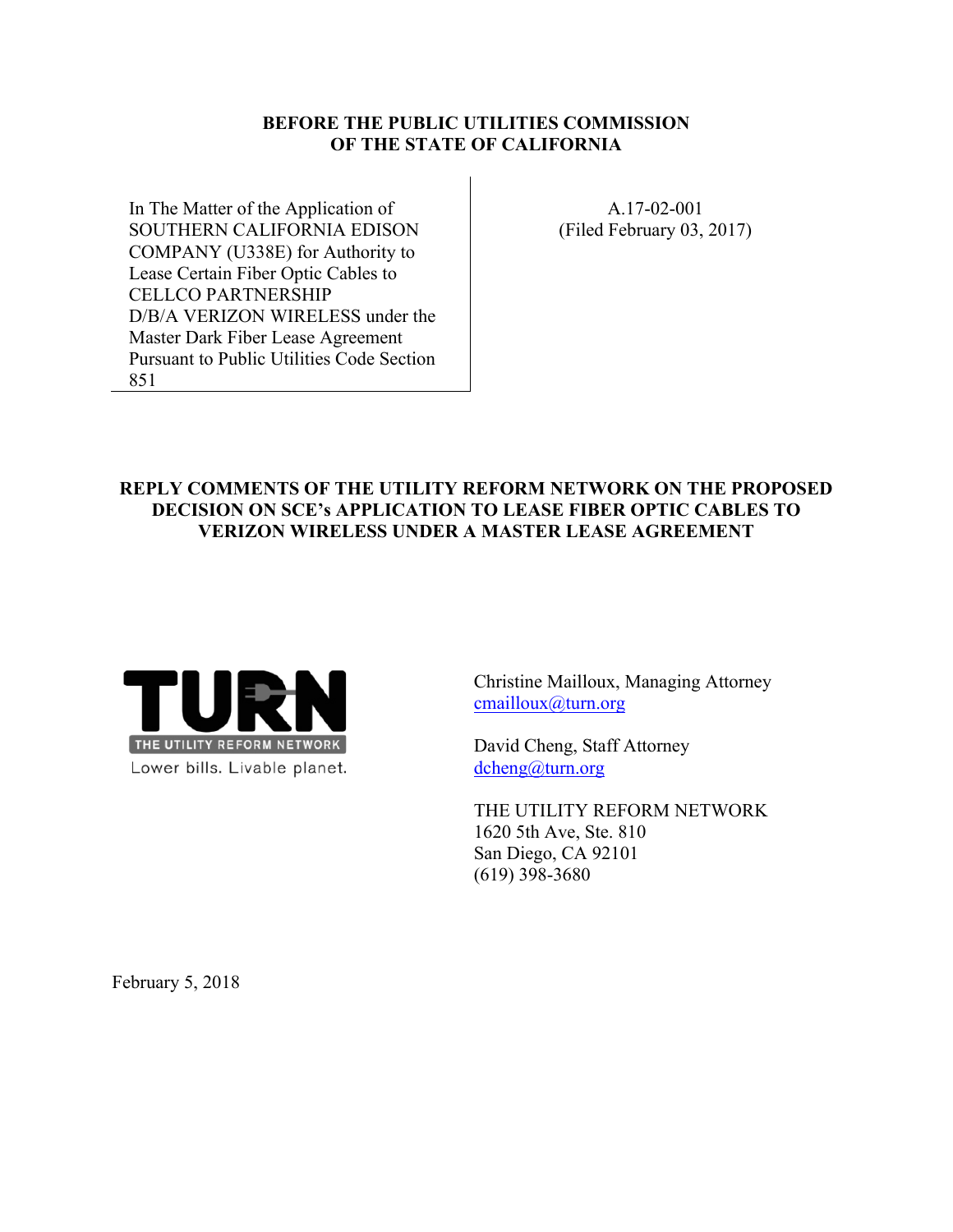# **TABLE OF CONTENTS**

|              | THE COMMISSION SHOULD DISREGARD CONTRADICTING STATEMENTS                                                                                                                          |  |
|--------------|-----------------------------------------------------------------------------------------------------------------------------------------------------------------------------------|--|
|              |                                                                                                                                                                                   |  |
|              | A. SCE's claim that most of the fiber leased to Verizon under the MLA will be funded                                                                                              |  |
|              |                                                                                                                                                                                   |  |
|              | B. SCE's claim that a new sharing mechanism would frustrate past shareholder investment                                                                                           |  |
|              |                                                                                                                                                                                   |  |
|              |                                                                                                                                                                                   |  |
| $II$ .       | SCE'S CLAIM OF HAVING PRUDENTLY CONSTRUCTED SURPLUS FIBER OPTIC                                                                                                                   |  |
|              | <b>FACILITIES LACKS RECORD SUPPORT AND IS CONTRARY TO THE EVIDENCE.3</b>                                                                                                          |  |
| $\mathbf{H}$ | SCE'S ARGUMENTS THAT THE PD ATTEMPTS TO MODIFY PAST DECISIONS OR                                                                                                                  |  |
|              | THAT THE PD GOES BEYOND THE SCOPE OF THE PROCEEDING ARE BASELESS                                                                                                                  |  |
|              | <b>AND UNFOUNDED</b>                                                                                                                                                              |  |
|              | A. The PD does not attempt to modify the Commission's past decisions, particularly D.99-                                                                                          |  |
|              |                                                                                                                                                                                   |  |
|              | B. Whether the MLA meets the requirements of a non-tariffed product $\&$ service and<br>revenue sharing between shareholders and ratepayers are squarely within the scope of this |  |
|              |                                                                                                                                                                                   |  |
|              |                                                                                                                                                                                   |  |
|              | IV. SCE'S UNSUPPORTED PROPOSED EDITS TO FINDINGS OF FACT AND                                                                                                                      |  |
|              |                                                                                                                                                                                   |  |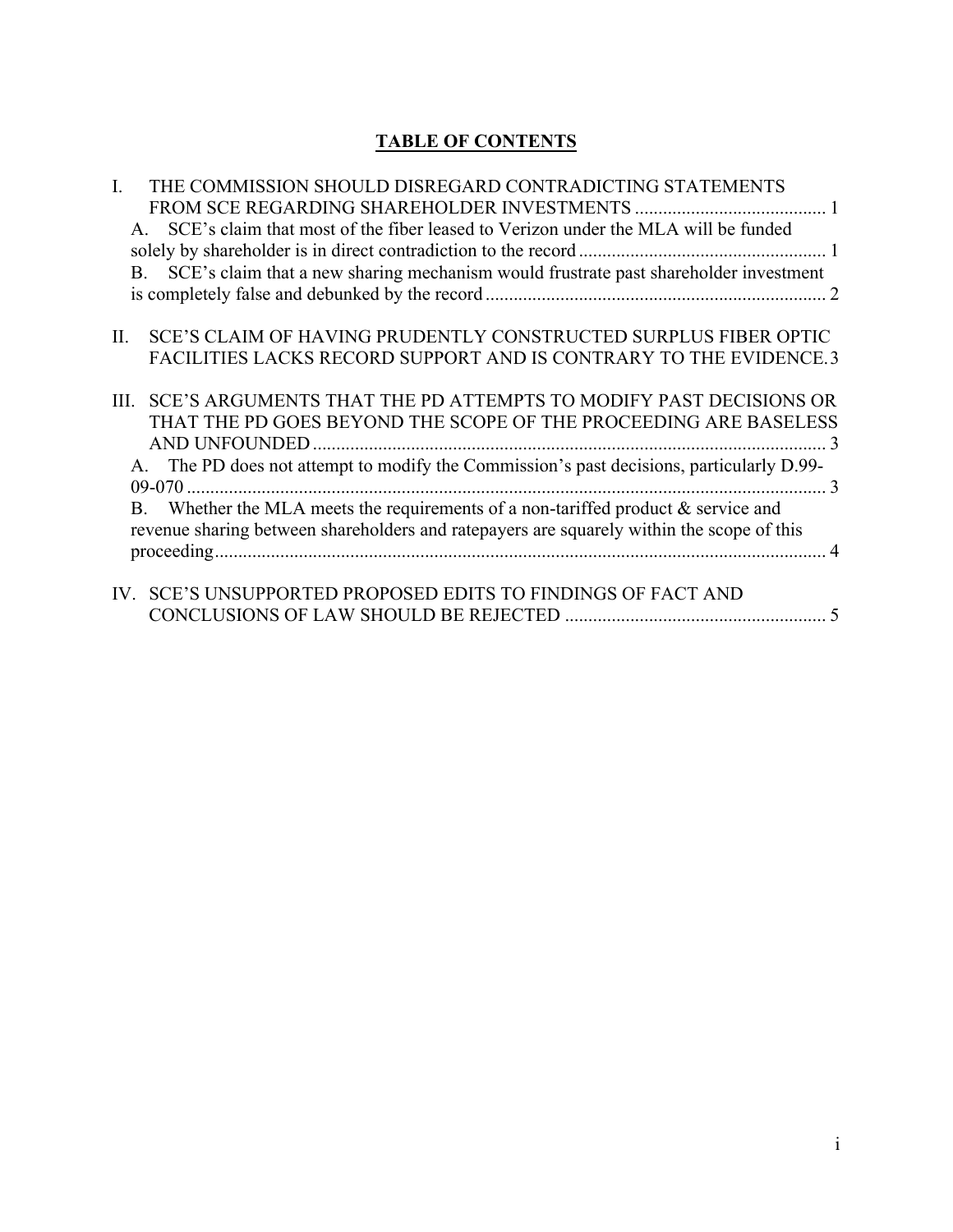# **REPLY COMMENTS OF THE UTILITY REFORM NETWORK ON THE PROPOSED DECISION ON SCE's APPLICATION TO LEASE FIBER OPTIC CABLES TO VERIZON WIRELESS UNDER A MASTER LEASE AGREEMENT**

Pursuant to Rule 14.3 of the Commission's Rules of Practice and Procedure ("Rule"), The Utility Reform Network ("TURN") files these reply comments in response to opening comments by Southern California Edison Company ("SCE") on the Proposed Decision ("PD") of Administrative Law Judge ("ALJ") Hallie Yacknin on SCE's application to lease fiber optic cables to Verizon Wireless under a Master Lease Agreement ("MLA").

# **I. THE COMMISSION SHOULD DISREGARD CONTRADICTING STATEMENTS FROM SCE REGARDING SHAREHOLDER INVESTMENTS**

# **A. SCE's claim that most of the fiber leased to Verizon under the MLA will be funded solely by shareholders is in direct contradiction to the record**

SCE argues in its Opening Comments, for the first time, that it "anticipates that most of the fiber leased to Verizon under the MLA will be newly built and therefore funded solely by shareholders" and therefore a 25/75 shareholder/ratepayer sharing mechanism is inappropriate.<sup>1</sup> SCE's statement not only lacks record support, but is in direct contradiction to the record. SCE has repeatedly claimed in its October Comments, responses to data requests from TURN, and responses to data requests from the Commission that it does not know the specific routes that will be used under the MLA. $^{2}$  SCE also claimed that it has not executed any Lease Route Order ("LRO") here,  $3$  and that there are no forecasts, estimates, analyses, business plans, or business models regarding potential revenues or costs from the MLA and related LROs.<sup>4</sup> Yet, SCE now purports to know that most of the fiber leased to Verizon under the MLA will be built and funded solely by shareholders. SCE's claim is notable for its lack of citation to any record support and its failure to acknowledge the ample record material undermining the claim. The Commission should disregard SCE's contradicting statements in its Opening Comments.

 $\frac{1}{1}$ SCE Opening Comments, p. 3.

<sup>2</sup> *See, for example*, SCE October Comments, p. 8; see also, TURN November Comments Appendix A, DR TURN-SCE-01, Questions 6, 7, 9; see also, TURN November Comments Appendix A, DR CPUC-SCE-01, Question 3g.

 $\frac{3}{4}$  SCE October Comments, p. 12.

TURN November Comments Appendix A, DR TURN-SCE-01, Questions 6, 7, 9.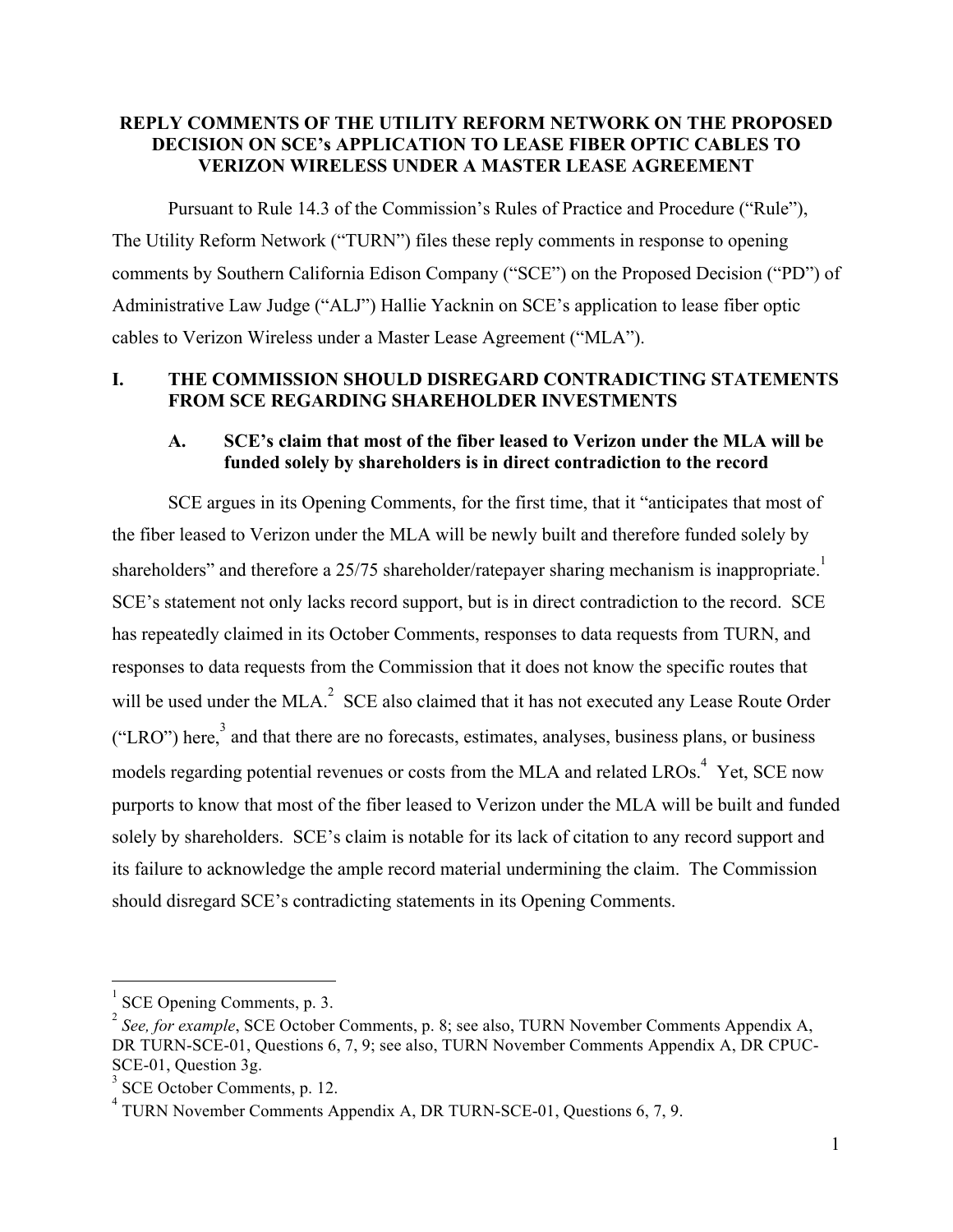Furthermore, as noted by the PD, when the Commission adopted the Affiliate Transaction Rules which authorized non-tariffed products  $\&$  services ("NTP $\&$ S"), the intent was to utilize temporarily available capacity from incidentally underutilized utility assets that are necessary to provide the utility's tariffed services.<sup>5</sup> The intent was not to house and subsidize a shareholder funded business within the regulated utility by allowing the utility to apply an overly narrow definition of "incremental costs" and building utility assets that go far beyond the amount necessary to support its electric utility operations. Thus, if SCE's newly-asserted and contradicting statements about shareholder expense were true, they would be another reason (in addition to those cited in the PD) to find that the proposed MLA does not qualify as a NTP&S. If the majority of the assets necessary would need to be built solely in order to provide the dark fiber lease services, this is not using temporarily excess utility capacity, but something else.

#### **B. SCE's claim that a new sharing mechanism would frustrate past shareholder investment is false and debunked by the record**

SCE claims that the PD's adoption of a new sharing mechanism between shareholders and ratepayers for the MLA at issue here would change the economics of past shareholder investments, frustrating the shareholders' reasonable investment-backed expectations. <sup>6</sup> This is completely baseless. As SCE explained previously, shareholders would only fund the installation of new fiber optic cable and other necessary facilities when it is providing service over routes that do not have sufficient existing capacity.<sup>7</sup> Thus, any previous shareholder investments would have been incurred for past or existing fiber leases. The PD does not in any way modify past dark fiber leases that were authorized by the Commission, or the associated revenue sharing for those leases. SCE has been very clear that it has not executed any LROs with Verizon under this MLA and therefore has not constructed any fiber optic facilities with shareholder funds. Thus, nothing in the PD changes or frustrates the shareholder investment economics of the past investments to support other leases. The Commission should ignore SCE's overbroad and false claim.

 $\frac{1}{5}$ PD, p. 6.

<sup>6</sup> SCE Opening Comments, p. 8.

<sup>&</sup>lt;sup>7</sup> SCE Application, p. 5, SCE October Comments, p. 6. Indeed, the record shows that in the past five years, SCE shareholders have invested in 123 miles of fiber while ratepayers have footed the bill for over 320 miles, and SCE can use the excess capacity in that ratepayer-funded 320 miles for NTP&S as well. TURN November Comments Appendix A, DR TURN-SCE-01, Questions 1 & 3.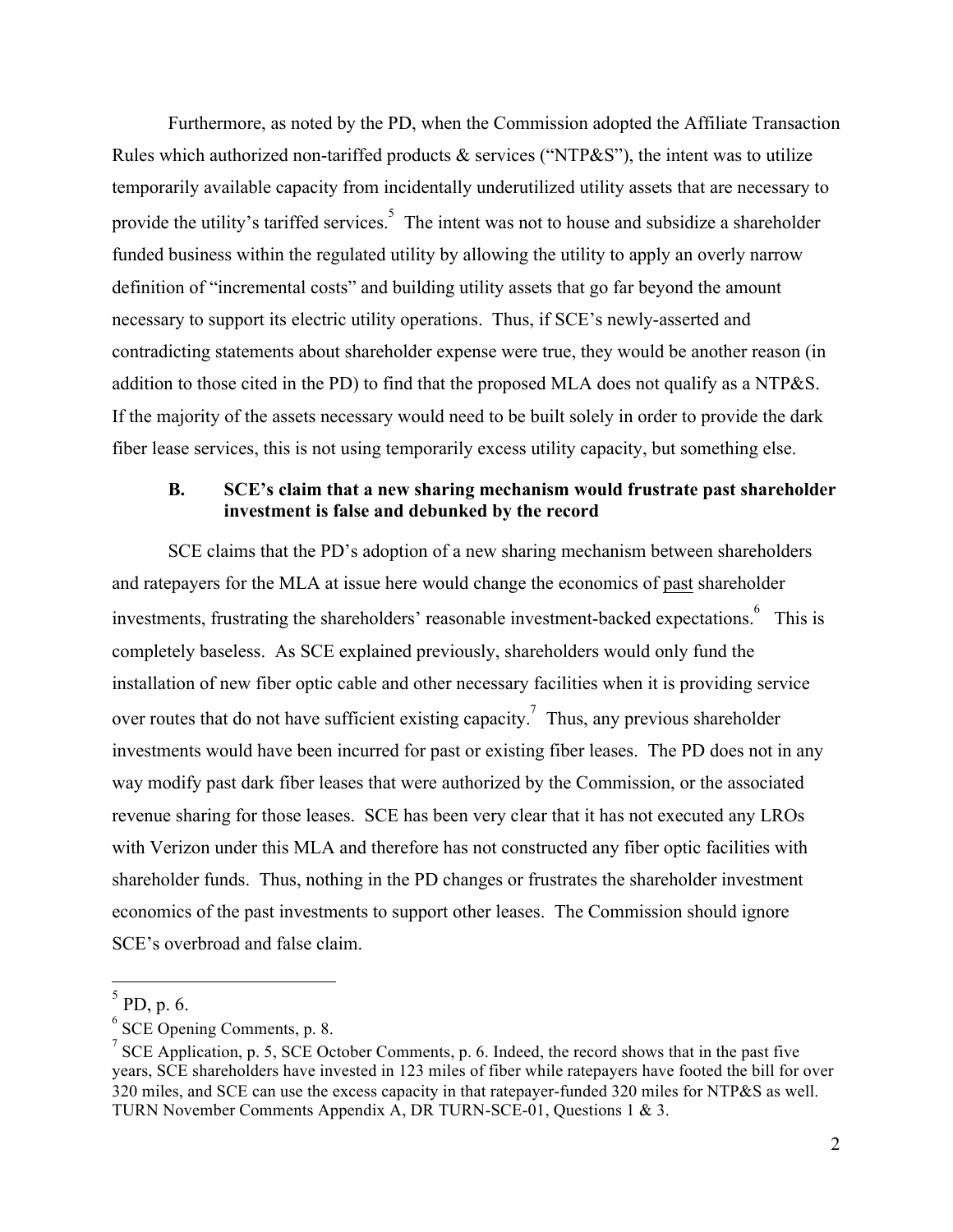## **II. SCE'S CLAIM OF HAVING PRUDENTLY CONSTRUCTED SURPLUS FIBER OPTIC FACILITIES LACKS RECORD SUPPORT AND IS CONTRARY TO THE EVIDENCE.**

SCE's Opening Comments claim, again for the first time, that the utility's construction of excess fiber optic capacity was prudent because "increasing the installed fiber optic capacity involves only *de minimis* additional cost."<sup>8</sup> This claim is contrary to the record. From 1999 to 2017, with the exception of 2015, SCE has been using ratepayer dollars to construct additional fiber optic network facilities every single year. If SCE's claim were true, such that it had in the past prudently installed excess fiber optic capacity for future years, then the Commission could reasonably expect that SCE would have stopped installing more fiber optic network facilities of late and instead relied on that excess capacity. Instead, SCE continued to expand its unnecessary excess capacity at ratepayer expense and add to the rate base, resulting in the current situation where it uses more of its fiber optic network to generate revenue that flows 90% to shareholders than it uses to provide internal communications and electric system monitoring and automation, while 63% of the capacity remains unused.<sup>10</sup> Rather than accept SCE's arguments here and revise the PD to allow a utility's windfall from these practices, the Commission should adopt the PD as a reasonable approach to balancing these interests.

# **III. SCE'S ARGUMENTS THAT THE PD ATTEMPTS TO MODIFY PAST DECISIONS OR THAT THE PD GOES BEYOND THE SCOPE OF THE PROCEEDING ARE BASELESS AND UNFOUNDED**

# **A. The PD does not attempt to modify the Commission's past decisions, particularly D.99-09-070**

SCE claims that the PD "rescinds D.99-09-070 with respect to dark fiber leasing under the MLA" and therefore "the Commission must first comply with the requirements  $\S 1708$ ." This is a misrepresentation of the PD, as it in no way attempts to modify or rescind D.99-09-070. The PD clearly states that, because the dark fiber that would be subject to this particular lease does not meet the conditions for NTP&S established in D.98-08-035, the revenue sharing

 <sup>8</sup> SCE Opening Comments, pp.  $6 - 7$ .

<sup>9</sup>  $\bigcirc$ <sup>9</sup> DR CPUC-SCE-01, Question 6. <sup>10</sup> PD, p. 7.

<sup>&</sup>lt;sup>11</sup> SCE Opening Comments, pp.  $12 - 13$ .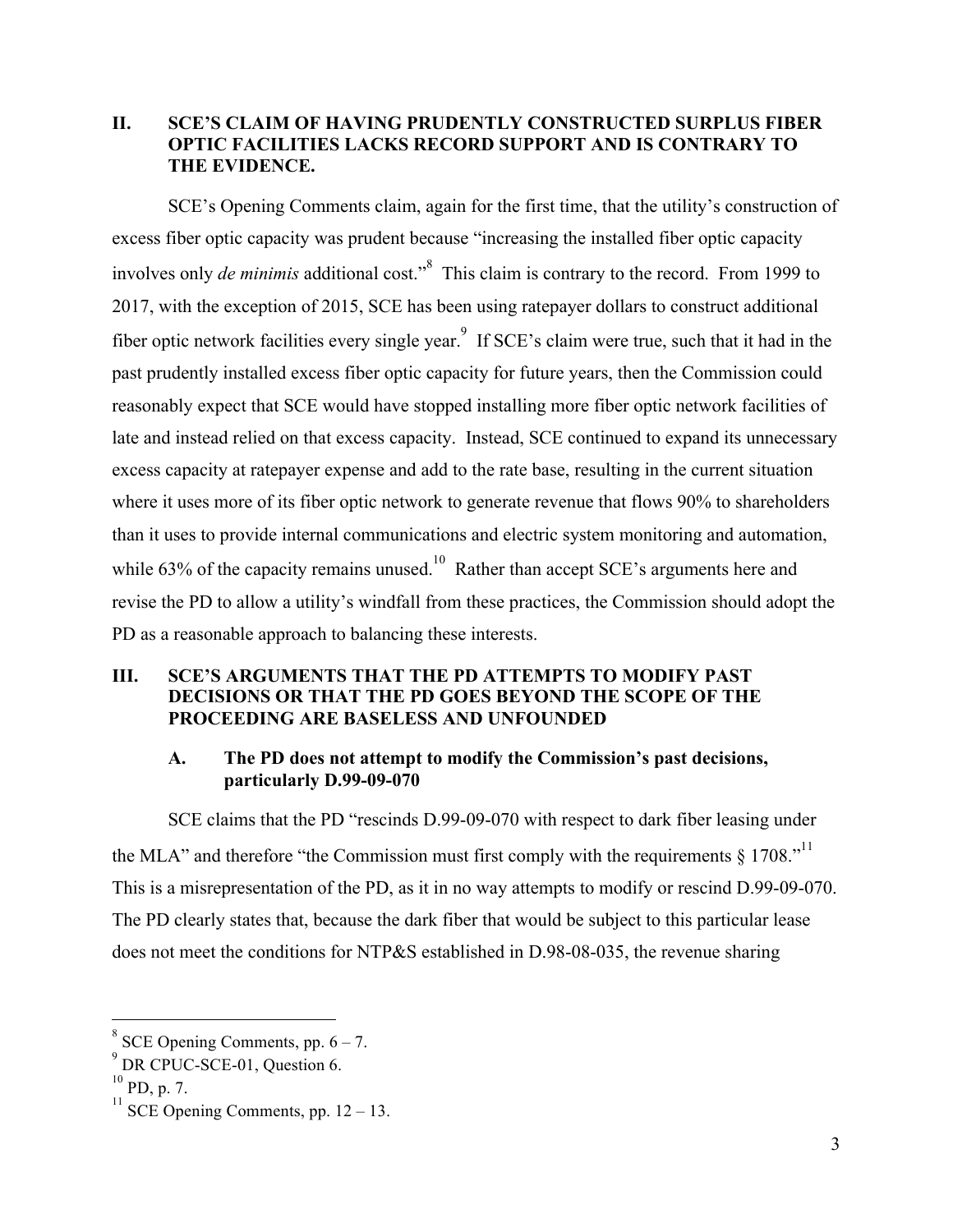mechanism established in D.99-09-070 does not apply.<sup>12</sup> The PD does not modify the sharing mechanism established in D.99-09-070 as applied to products and services that qualify as NTP&S, including the sharing mechanism for dark fiber leases previously approved by the Commission. Similarly, SCE asserts that "at no point did the Commission make clear, in the scoping memos or otherwise, its intent to reconsider  $D.99-09-070$ .<sup> $13$ </sup> But, there is no reconsideration of D.99-09-070, rather there is a determination that the decision does not govern this transaction. The Commission should disregard SCE's unfounded claim that the requirements of PUC Code § 1708 apply here.

# **B. Whether the MLA meets the requirements of a non-tariffed product & service and revenue sharing between shareholders and ratepayers are squarely within the scope of this proceeding**

SCE also argues that whether the MLA meets the requirements of a NTP&S and whether the sharing mechanism is reasonable are not within the scope of the proceeding.<sup>14</sup> SCE went as far as to suggest that the PD is an abuse of the Commission's discretion and violates SCE's procedural rights.<sup>15</sup> Yet, the Scoping Memo stated, as SCE acknowledges, <sup>16</sup> "Does SCE's application meet the requirements for revenue sharing established in D.99-07-070 [sic]?" and asks whether the 90/10 split is "reasonable."<sup>17</sup> The plain meaning of the above statement clearly indicated the Commission's intent to examine whether the MLA meets the requirement for revenue sharing of NTP&S. The Scoping Memo further identifies "Revenue sharing between SCE shareholders and ratepayers" and "What steps can the Commission take to ensure that SCE does not subsidize its CLEC business with its gas and electric customers" as issues in the proceeding.<sup>18</sup> Clearly, the Scoping Memo indicated that an appropriate revenue sharing mechanism between shareholders and ratepayers was one of the issues to be addressed. Inexplicably, SCE argues that the "PD's consideration of NTP&S revenue sharing mechanisms

 $^{12}$  PD, p. 4.

<sup>&</sup>lt;sup>13</sup> SCE Opening Comments, p. 13.

<sup>14</sup> *Id.*, p. 11.

<sup>15</sup> *Id.*, p. 10.

<sup>16</sup> *Id.*, p. 11.

<sup>&</sup>lt;sup>17</sup> Assigned Commissioner's Amended Scoping Memo and Ruling, p. 3-4.<br><sup>18</sup> *Id*